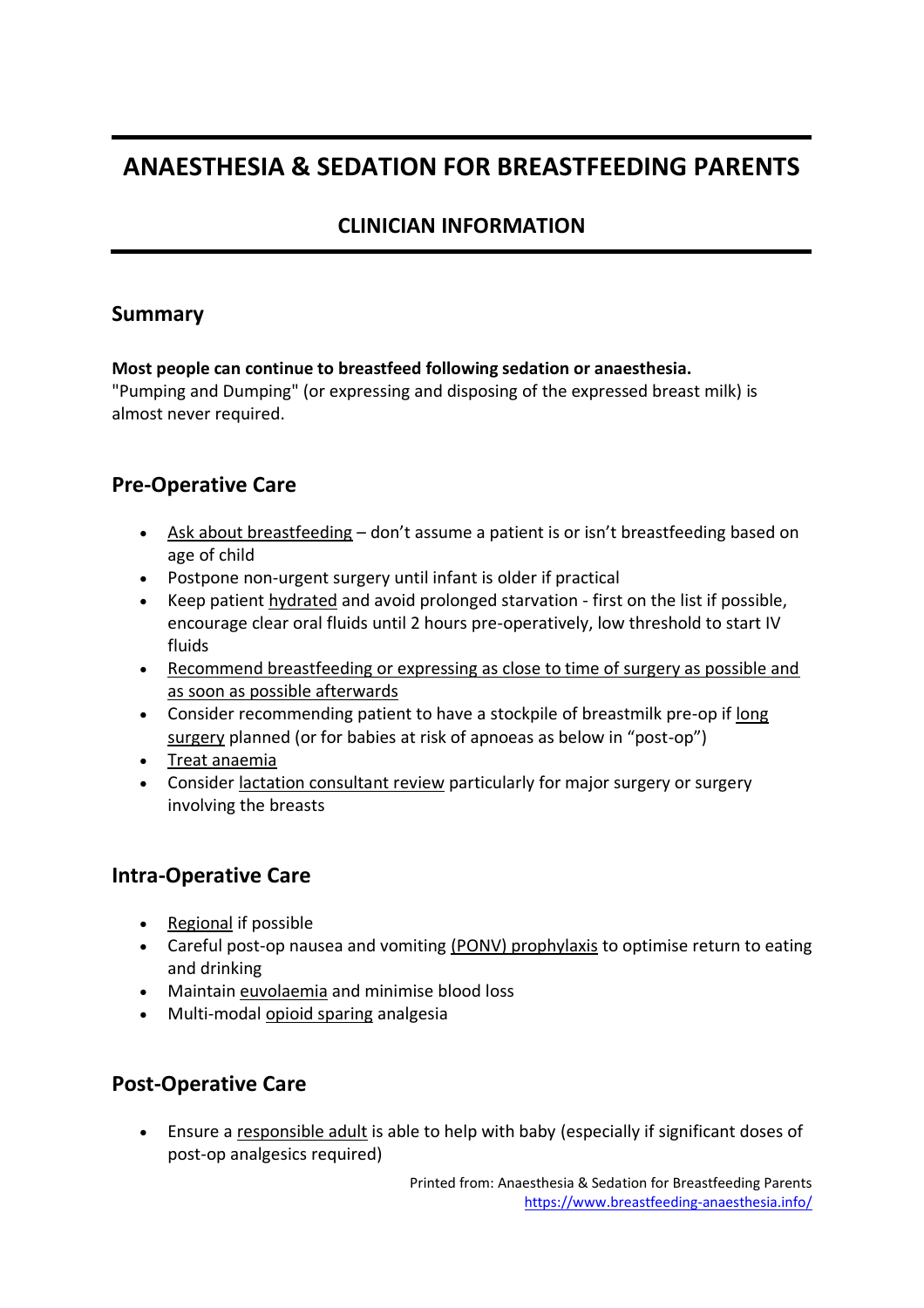- Healthy term or older infant resume breastfeeding as soon as awake, stable and alert (have baby or pump available to allow this)
- Infants at risk of apnoeas possible benefit of brief interruption of breastfeeding (6- 12 hours). Options: for this include expressing and storing milk (to use when infant is older) or express and mix with other milk expressed pre-op to dilute any medications
- Multi-modal opioid sparing analgesia
- Advise to avoid co-sleeping if mother is drowsy/impaired

### **Medications & Breastfeeding**

### **General Principles**

Most well babies will not come to harm by continuing to breastfeed following maternal sedation or anaesthesia. There are some babies in whom extra care should be taken; these include - neonates, preterm babies and those with a history of apnoeas.

The key factors in determining the effect of maternal medications on infants are the degree of entry into breastmilk and their oral bioavailability. Of all the drugs commonly given during anaesthesia or sedation, the most concerning medications are opioids although they are generally safe unless very large doses are required.

#### **Anaesthetic Agents**

Local Anaesthetics: safe as poorly absorbed orally and large polar molecules so don't transfer into breastmilk easily. Helpful as opioid sparing.

Induction agents, volatiles, midazolam: very brief plasma distribution phase -> low/nil entry into breastmilk

Neuromuscular blockers: safe – low lipid solubility, poor oral bioavailability

Reversal agents: neostigmine/glycopyrrolate likely safe, sugammadex has low PO bioavailability

#### **Non-Opioid Analgesics**

Paracetamol: low transfer to milk (dose received by infant less than usual dose given to them)

NSAIDs: limited transfer due to low lipid solubility, high protein binding. Caveat: babies with duct dependent cardiac lesions (avoid giving or give and avoid breastfeeding in this situation)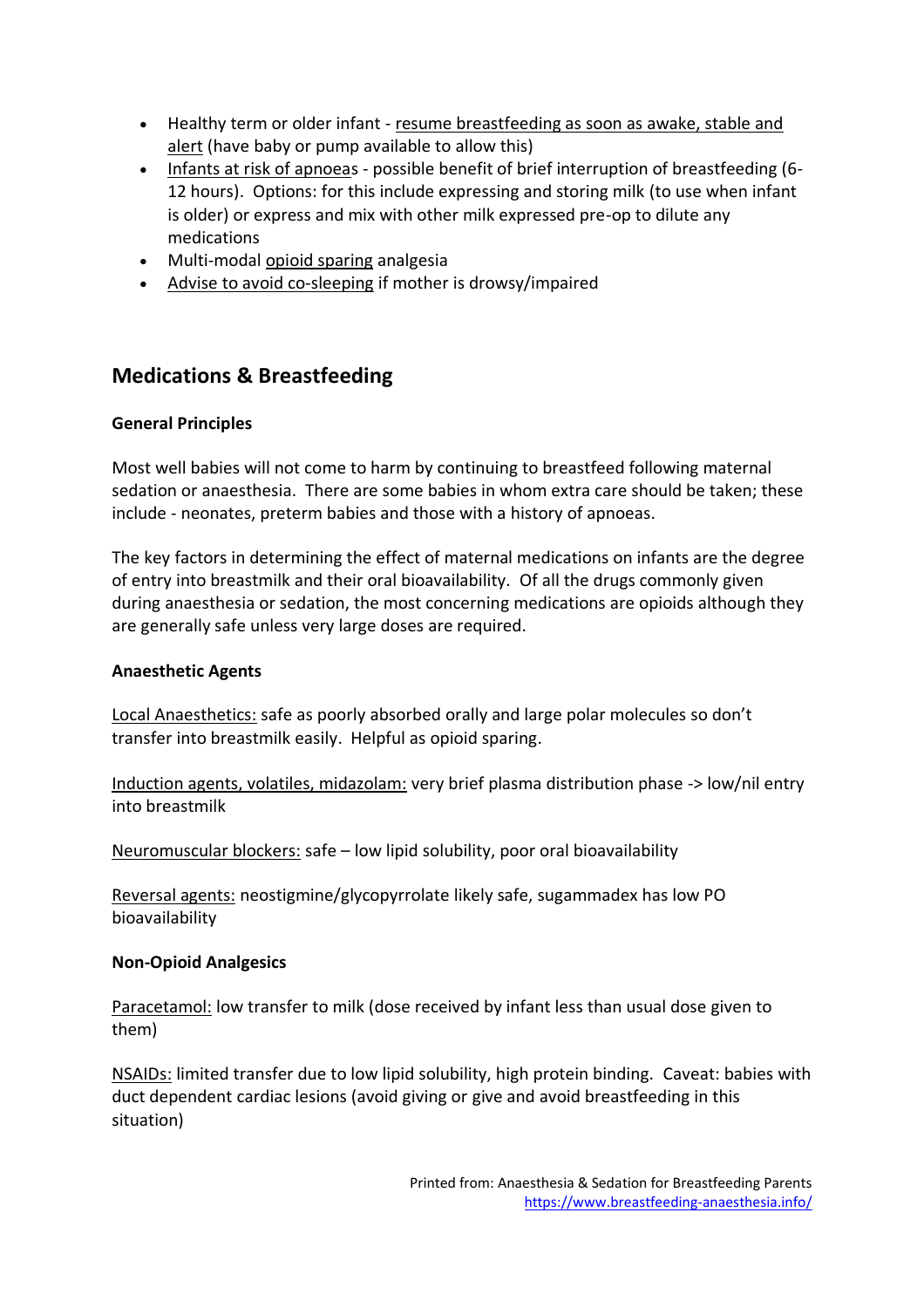Ketamine: low doses for pain ok, induction doses unknown

Gabapentin: likely safe in the short term

Pregabalin: limited data, consider using gabapentin instead

Dexmedetomidine: low oral bioavailability so baby's absorption via breastmilk likely to be very low.

#### **Opioid Analgesics**

All transfer to breastmilk to some extent and should be used at lowest dose for shortest possible period of time. Take extra care with those metabolised by CYP2D6 (codeine, tramadol, oxycodone).

Specific opioids:

Morphine - relatively low PO bioavailability, limited transfer to milk. Usually the opioid of choice for post-operative analgesia.

Fentanyl – low PO bioavailability, breastmilk levels very low 2h post-admin

Remifentanil – esterase metabolism means very short half life even in infants

Pethidine – low transfer to milk but risk of neonatal sedation for up to 36h post administration

Oxycodone – caution especially if mum is sedated, "Lactmed" recommends maximum of 30mg/day but this is probably conservative advice.

Codeine – risky in ultrarapid metabolisers (mum and/or baby), recommend avoiding. Numerous documented cases of sedation/respiratory depression with one death of a baby due to an ultra-rapid metabolising mum

Tramadol – FDA concerns due to CYP2D6 metabolism. SPANZA (Society for Paediatric Anaesthesia) subsequently released a statement: low levels in breastmilk, tramadol safer than codeine and strong opioids

#### **Antiemetics**

May be best to choose non-sedating options e.g. ondansetron, dexamethasone, metoclopramide. Promethazine and scopolamine MAY reduce milk supply.

#### **Other Medications**